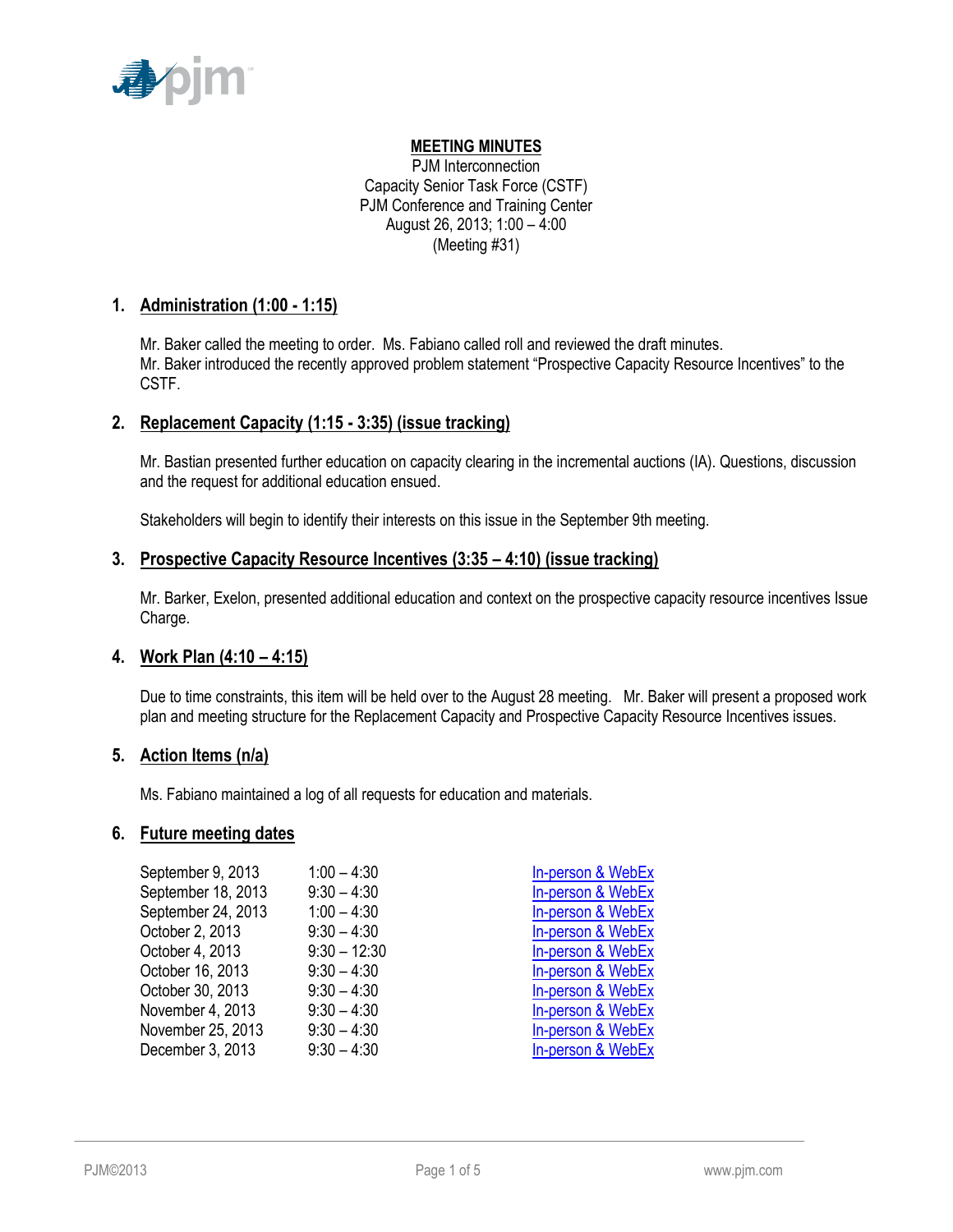

Author: J. Fabiano DM #: 764225

#### **Anti-trust:**

You may not discuss any topics that violate, or that might appear to violate, the antitrust laws including but not limited to agreements between or among competitors regarding prices, bid and offer practices, availability of service, product design, terms of sale, division of markets, allocation of customers or any other activity that might unreasonably restrain competition. If any of these items are discussed the chair will re-direct the conversation. If the conversation still persists, parties will be asked to leave the meeting or the meeting will be adjourned.

#### **Code of Conduct:**

As a mandatory condition of attendance at today's meeting, attendees agree to adhere to the PJM Code of Conduct as detailed in PJM Manual M-34 section 4.5, including, but not limited to, participants' responsibilities and rules regarding the dissemination of meeting discussion and materials.

#### **Public Meetings/Media Participation:**

Unless otherwise noted, PJM stakeholder meetings are open to the public and to members of the media. Members of the media are asked to announce their attendance at all PJM stakeholder meetings at the beginning of the meeting or at the point they join a meeting already in progress. Members of the Media are reminded that speakers at PJM meetings cannot be quoted without explicit permission from the speaker. PJM Members are reminded that "detailed transcriptional meeting notes" and white board notes from "brainstorming sessions" shall not be disseminated. PJM Members are also not allowed to create audio, video or online recordings of PJM meetings.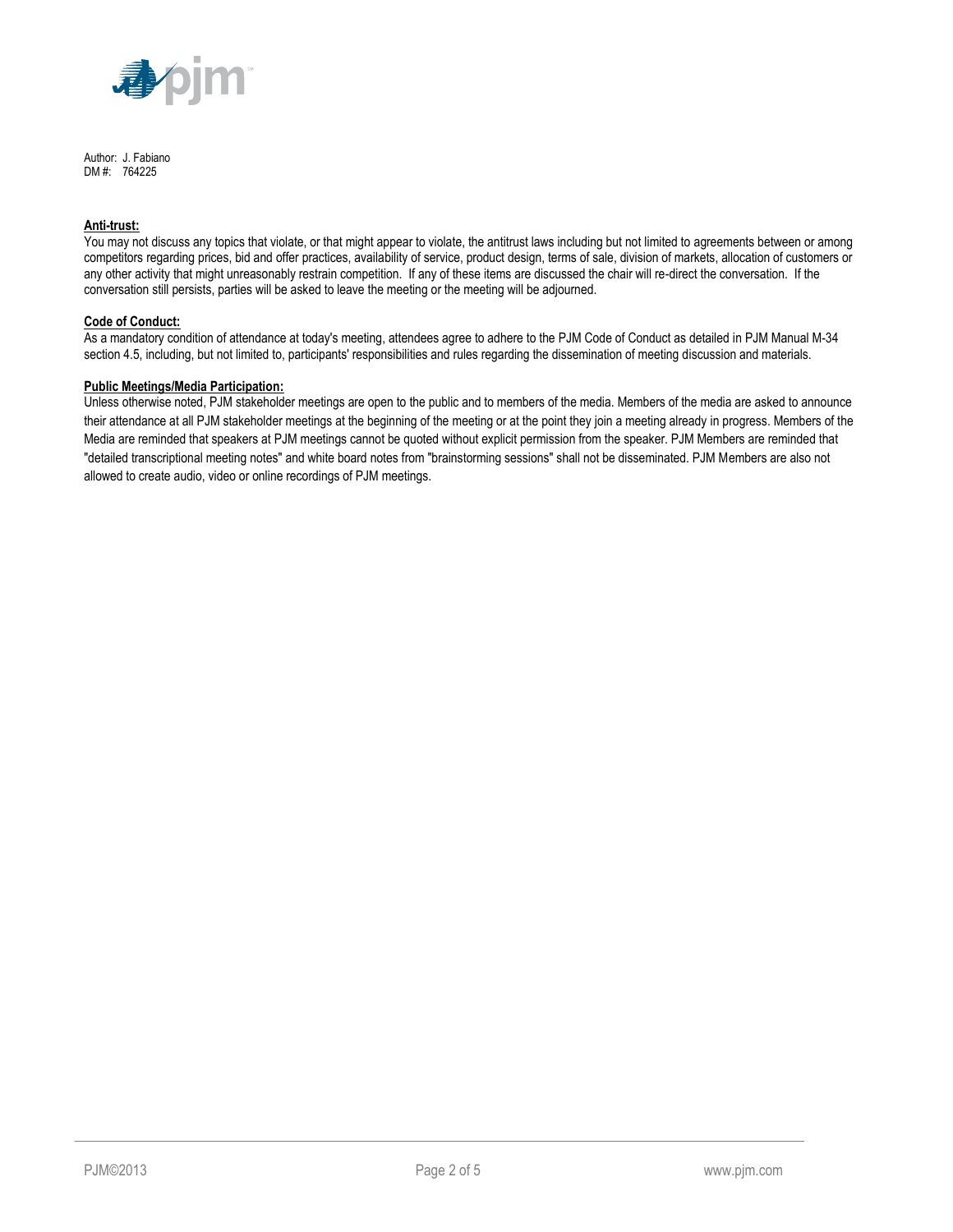

### **In-Person Attendees**

| <b>Last Name</b> | <b>First Name</b> | <b>Company Name</b>                   | <b>Sector</b>             |
|------------------|-------------------|---------------------------------------|---------------------------|
| <b>Baker</b>     | Scott             | PJM Interconnection, LLC              | Not Applicable            |
| Barker           | Jason             | Exelon Business Services Company, LLC | <b>Transmission Owner</b> |
| <b>Bastian</b>   | Jeff              | PJM Interconnection                   | Not Applicable            |
| Bowring          | Joe               | Monitoring Analytics, LLC             | Not Applicable            |
| <b>Brown</b>     | <b>Rich</b>       | EDP Renewables North America, LLC     | <b>Generation Owner</b>   |
| Covino           | Susan             | PJM Interconnection, LLC              | Not Applicable            |
| Engle            | Andrew            | PJM Interconnection, LLC              | Not Applicable            |
| Fabiano          | Janell            | PJM Interconnection, LLC              | Not Applicable            |
| Fitch            | Neal              | GenOn Energy Management, LLC          | Generation Owner          |
| Foster           | Denise            | PJM Interconnection, LLC              | Not Applicable            |
| Fuess            | James             | PBF Power Marketing LLC               | <b>Generation Owner</b>   |
| Helm             | Gary              | PJM Interconnection, LLC              | Not Applicable            |
| Horstmann        | John              | Dayton Power & Light Company (The)    | <b>Transmission Owner</b> |
| Kerecman         | Joseph            | Calpine Energy Services, L.P.         | <b>Generation Owner</b>   |
| Litchfield       | Matthew           | CPV Shore, LLC                        | <b>Generation Owner</b>   |
| Mabry            | David             | McNees Wallace & Nurick LLC           | Not Applicable            |
| Puchyr           | Lindsay           | PJM Interconnection                   | Not Applicable            |
| Pratzon          | David             | <b>GT Power Group</b>                 | Not Applicable            |
| Salaneck         | Alexandra         | Monitoring Analytics, LLC             | Not Applicable            |
| Sasser           | Jonathan          | PJM Interconnection, LLC              | Not Applicable            |
| Scarpignato      | David (Scarp)     | <b>Direct Energy Business</b>         | Other Supplier            |
| Scheidecker      | Paul              | PJM Interconnection, LLC              | Not Applicable            |
| Seelaus          | Timothy           | EMC Development Company, Inc.         | Other Supplier            |
| Shadle           | David             | Power Advance LLC                     | Not Applicable            |
| Sotkiewicz       | Paul              | PJM Interconnection, LLC              | Not Applicable            |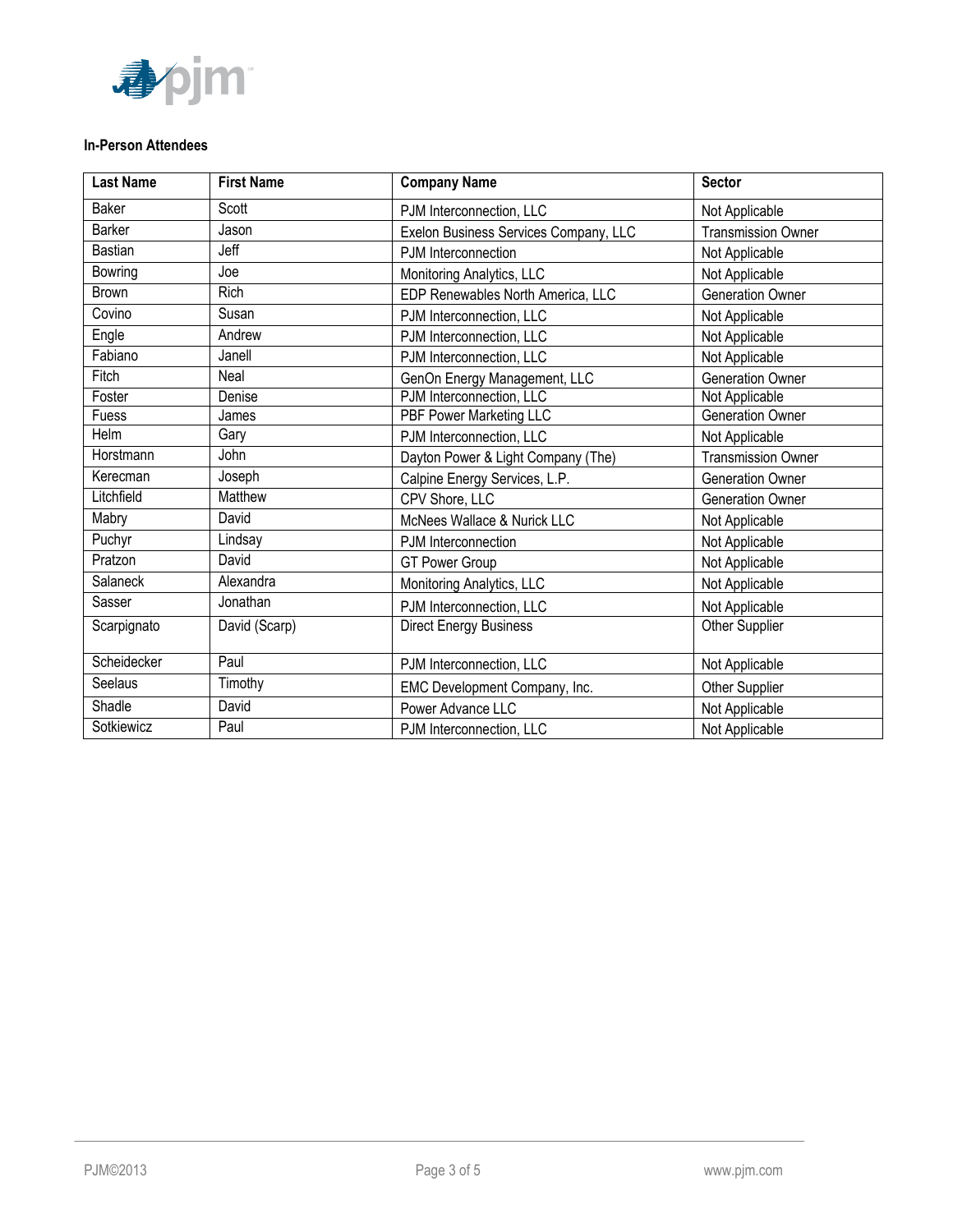

## **Teleconference Attendees**

| <b>Last Name</b> | <b>First Name</b> | <b>Company Name</b>                            | <b>Sector</b>               |
|------------------|-------------------|------------------------------------------------|-----------------------------|
| Ainspan          | Malcolm           | Energy Curtailment Specialists, Inc.           | Other Supplier              |
| Anders           | David             | PJM Interconnection, LLC                       | Not Applicable              |
| Baran            | Eric              | Allegheny Electric Cooperative, Inc.           | Electric Distributor        |
| Bash             | David             | Enerwise Global Technologies, Inc.             | Other Supplier              |
| Benchek          | Jim               | FirstEnergy Solutions Corporation              | <b>Transmission Owner</b>   |
| Bhavaraju        | Murty             | PJM Interconnection, LLC                       | Not Applicable              |
| Bloom            | David             | <b>Baltimore Gas and Electric Company</b>      | <b>Transmission Owner</b>   |
| Bolan            | Martin            | First Energy Solutions, Corp.                  | <b>Transmission Owner</b>   |
| Borgatti         | Michael           | Gable and Associates                           | Not Applicable              |
| Breidenbaugh     | Aaron             | EnerNOC, Inc.                                  | Other Supplier              |
| Bruno            | Patrick           | PJM Interconnection, LLC                       | Not Applicable              |
| Campbell         | <b>Bruce</b>      | EnergyConnect, Inc.                            | Other Supplier              |
| Canter           | David             | <b>AEP</b>                                     | <b>Transmission Owner</b>   |
| Caretta          | Ken               | PSE&G ER&T                                     | <b>Transmission Owner</b>   |
| Citrollo         | John              | PSE&G ER&T                                     | <b>Transmission Owner</b>   |
| Cox              | Jason             | Dynegy Power Marketing, Inc.                   | <b>Generation Owner</b>     |
| De Geeter        | Ralph             | Public Service Commission of Maryland          | Not Applicable              |
| Demuynck         | Rene              | New Jersey Board of Public Utilities           | Not Applicable              |
| DeNavas          | Joe               | Potomac Electric Power Company                 | Electric Distributor        |
| Dugan            | Chuck             | East Kentucky Power Cooperative, Inc.          | <b>Transmission Owner</b>   |
| Esterly          | Terry             | PJM Interconnection, LLC                       | Not Applicable              |
| Farber           | John              | DE Public Service Commission                   | Not Applicable              |
| Filomena         | Guy               | Customized Energy Solutions, Ltd.*             | Not Applicable              |
| Flaherty         | Dale              | Duquesne Light Company                         | <b>Transmission Owner</b>   |
| Gilani           | Rehan             | ConEdison Energy, Inc.                         | <b>Other Supplier</b>       |
| Glazer           | Craig             | PJM Interconnection, LLC                       | Not Applicable              |
| Godson           | Gloria            | Potomac Electric Power Company                 | Electric Distributor        |
| Gonzalez         | Paul              | <b>Hess Corporation</b>                        | Other Supplier              |
| Gowrishankar     | Vignesh           | Other                                          | Not Applicable              |
| Greening         | Michele           | PPL EnergyPlus, L.L.C.                         | <b>Transmission Owner</b>   |
| Griffiths        | Daniel            | Comverge                                       | Not Applicable              |
| Guerry           | Katie             | EnerNOC, Inc.                                  | Other Supplier              |
| Hoatson          | Tom               | Riverside Generating, LLC                      | Other Supplier              |
| Hall II          | Walter            | Maryland Public Service Commission             | Not Applicable              |
| Hart             | Joy               | North Carolina Electric Membership Corporation | <b>Electric Distributor</b> |
| Heizer           | Fred              | Ohio PUC                                       | Not Applicable              |
| Hoatson          | Tom               | Riverside Generating, LLC                      | Other Supplier              |
| Holly            | Carla             | Mehoopany Wind Energy LLC                      | Generation Owner            |
| Horton           | Dana              | Appalachian Power Company                      | <b>Transmission Owner</b>   |
| Huntoon          | Stephen           | NextEra Energy Power Marketing, LLC            | Generation Owner            |
| Hyzinski         | Thomas            | PPL EnergyPlus, L.L.C.                         | <b>Transmission Owner</b>   |
| Irwin            | Craig             | <b>Wedbush Securities</b>                      | Not Applicable              |
| Jennings         | Kenneth           | Duke Energy Business Services LLC              | Generation Owner            |